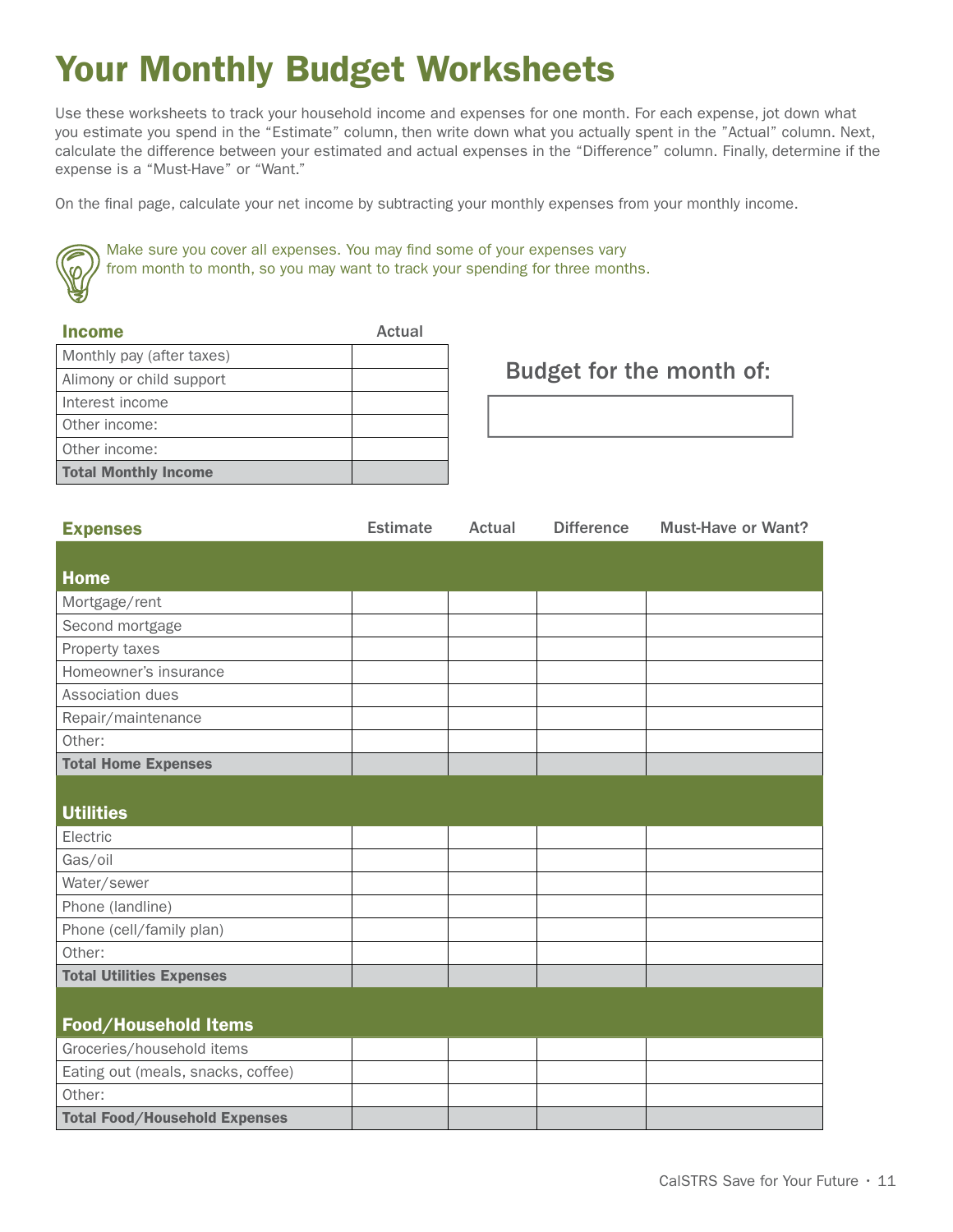## Your Monthly Budget Worksheets

| <b>Expenses</b>                                | <b>Estimate</b> | Actual | <b>Difference</b> | <b>Must-Have or Want?</b> |
|------------------------------------------------|-----------------|--------|-------------------|---------------------------|
|                                                |                 |        |                   |                           |
| <b>Transportation</b>                          |                 |        |                   |                           |
| Car payment 1                                  |                 |        |                   |                           |
| Car payment 2                                  |                 |        |                   |                           |
| Gas                                            |                 |        |                   |                           |
| Car insurance                                  |                 |        |                   |                           |
| Repairs/maintenance                            |                 |        |                   |                           |
| Other:                                         |                 |        |                   |                           |
| <b>Total Transportation Expenses</b>           |                 |        |                   |                           |
|                                                |                 |        |                   |                           |
| Health/Grooming                                |                 |        |                   |                           |
| Health insurance                               |                 |        |                   |                           |
| Prescription medication                        |                 |        |                   |                           |
| Gym/health club                                |                 |        |                   |                           |
| Grooming (hair, nails)                         |                 |        |                   |                           |
| Other:                                         |                 |        |                   |                           |
| <b>Total Health/Grooming Expenses</b>          |                 |        |                   |                           |
|                                                |                 |        |                   |                           |
| Family/Pets                                    |                 |        |                   |                           |
| Childcare/babysitting                          |                 |        |                   |                           |
| Child support                                  |                 |        |                   |                           |
| Alimony                                        |                 |        |                   |                           |
| Allowances                                     |                 |        |                   |                           |
| Tuition and fees                               |                 |        |                   |                           |
| Pet food, supplies, veterinarian               |                 |        |                   |                           |
| Other:                                         |                 |        |                   |                           |
| <b>Total Family/Pet Expenses</b>               |                 |        |                   |                           |
|                                                |                 |        |                   |                           |
| <b>Entertainment/Recreation</b>                |                 |        |                   |                           |
| Cable TV, Internet, streaming services         |                 |        |                   |                           |
| Movies, concerts, other events                 |                 |        |                   |                           |
| CDs, DVDs                                      |                 |        |                   |                           |
| Newspapers, magazines, books                   |                 |        |                   |                           |
| Clubs, sports, hobbies                         |                 |        |                   |                           |
| Vacations                                      |                 |        |                   |                           |
| Other:                                         |                 |        |                   |                           |
| <b>Total Entertainment/Recreation Expenses</b> |                 |        |                   |                           |